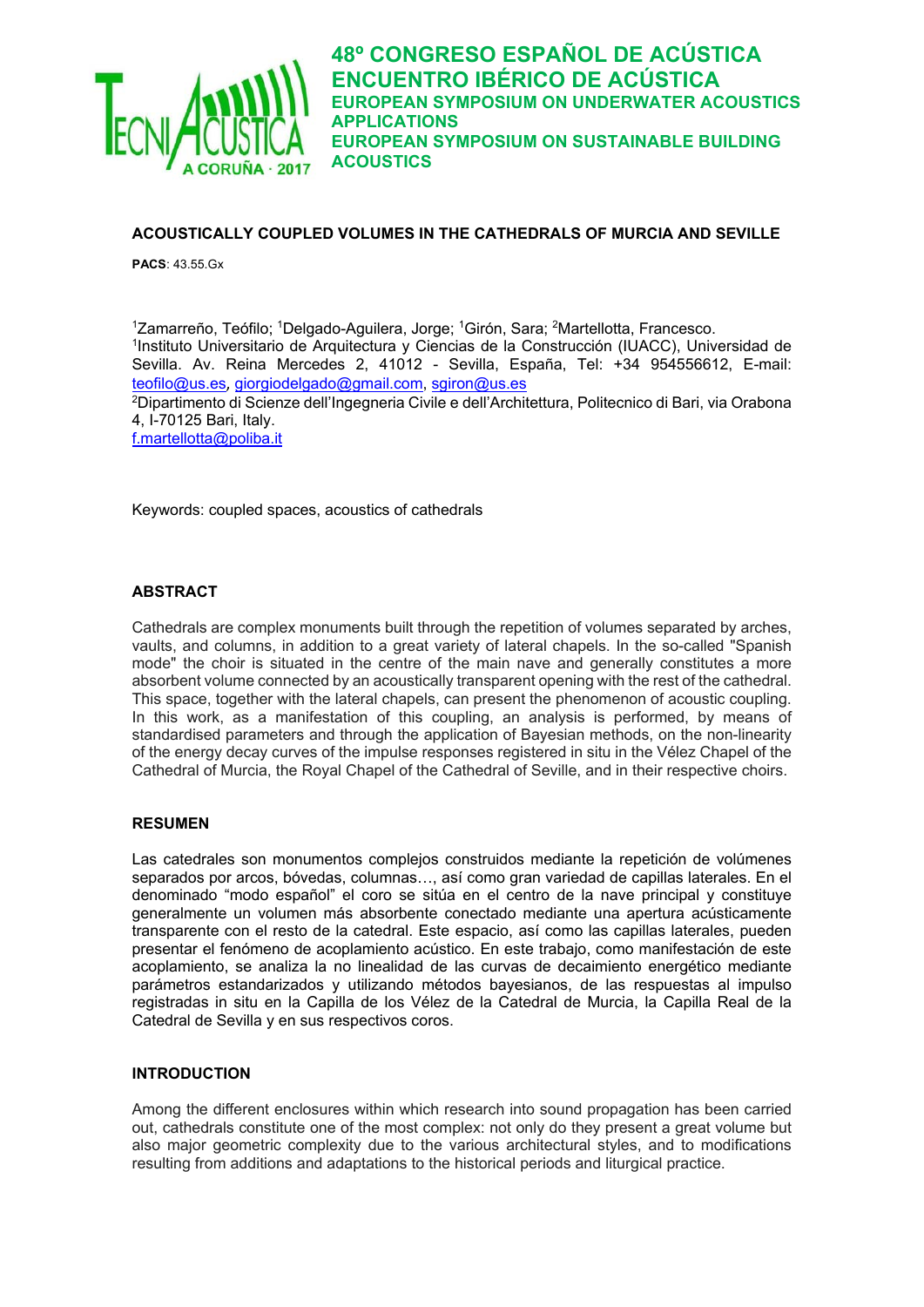One of the most complex conditions that can be found in these places of worship is that of acoustic coupling between their different sub-volumes. This coupling not only takes place between two clearly distinct parts of the temple, such as a chapel and a nave, but often involves sections that are normally considered as a unique architectural element. In this context, the original statistical model corresponding to the coupling of two volumes [1] has been generalised through matrix notation to a greater number of subspaces. Such is the case of the numerical model of the St. Paul's cathedral in London, created by Anderson and Bratos-Anderson [2], which divides the cathedral into 70 acoustic subspaces that are united by the exchange of sound energy. Taking advantage of the use of Bayesian analysis [3] and the correction introduced by Summers et al. [4] in the statistical model, Martellotta [5], with a similar methodology and with experimental measures, analyses the effects of surface absorption and acoustic coupling over reverberation in the Basilica of St. Peter. Subsequently this author extends the study to cover all the Papal Basilicas in Rome [6]. Likewise, the hypothesis by Chu and Mak [7] corresponding to a church model composed of a set of coupled spaces instead of one single diffuse space, presents good agreement with the experimental results of two Christian churches of Hong Kong.

An important consequence of this phenomenon is that, within the same church, different acoustic conditions can be experienced, depending on the relative position of the sound source and receiver. In particular, when source and receivers are in the same subspace and this subspace is less reverberant than the whole church, then a double slope can be observed in the energy decay, with a steeper initial decay and a late part that reverberates according to the coupled volume. Under these conditions, shorter early decay time (EDT) and greater clarity and speech intelligibility are observed. In cathedrals arranged in the Spanish mode, an area that shows significant differences is that of the choir, since the presence of large quantities of absorbent material and the isolation of that portion of space due to the presence of high stalls propitiates the conditions for a non-uniform energy distribution within such spaces [9].

In the literature, several quantifiers of the double-slope effect can be found as can ratios between different energy decay intervals to describe the slope variation as a function of time [10, 11]. However, the introduction of Bayesian probability theory into the evaluation of decay time in acoustically coupled spaces has proved to be very useful in the analysis of the decay curve [3].

In this work, the specific cases of acoustic coupling in various subspaces of two cathedrals in the south of Spain are studied: the Vélez Chapel and the choir of the Cathedral of Murcia, and the Royal Chapel and the choir of the Cathedral of Seville. The characteristics of the energy decay are studied and discussed using standardised parameters and Bayesian analysis.

## **METHODS: MEASUREMENTS AND ANALYSES**

Impulsive responses (IR) have been obtained in the unoccupied cathedrals, at night, following the recommendations of the ISO 3382-1:2009 [12] and other guidelines specific to churches [13]. As a general procedure in all cathedrals, 5 source positions have been considered: high altar, transept, pulpit, choir, retrochoir; and other specific positions in the most relevant lateral chapels (the Vélez Chapel in the case of the cathedral of Murcia and the Royal Chapel in the case of the cathedral of Seville) [14]. At each source position, the microphone positions for the set of reception points, in which direct sound is received, have been studied. This is reflected in the coloured areas of Figure 1 for each of the subspaces of the cathedrals.

The process of generation, acquisition, and analysis of the acoustic signal was performed by using the EASERA v1.2 programme, through an AUBION x8 multichannel sound card in the case of Murcia cathedral, and with the WinMLS2004 programme through an EDIROL UA-101 sound card in the case of Seville cathedral. At each reception point, located at 1.20 m from the floor, the IR were registered exciting the enclosure with sine-swept signals, in which the scanning frequency increases exponentially with time. The frequency range, the level, and the duration of the excitation signal were adjusted so that the frequency range would cover the octave bands from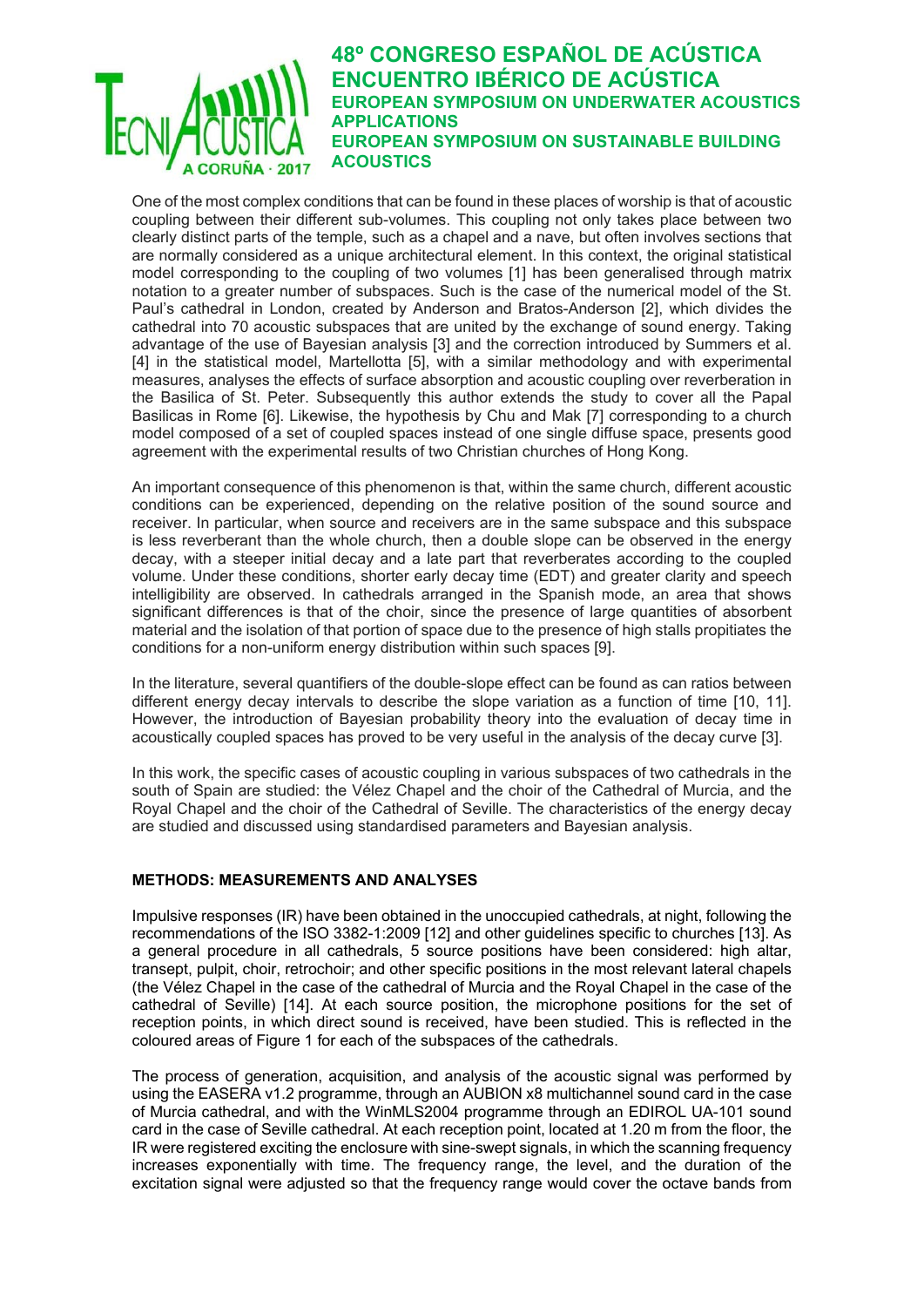



**Figura 1.** Ground plans of the cathedrals of Murcia and Seville with source and receiver locations indicated. Sources involved in this work are highlighted in red. Coloured areas correspond to the different acoustic zones of each space.

63 to 16000 Hz, and the impulse response to noise ratio (INR) would be at least 45 dB in each octave band to guarantee accuracy of certain parameters, such as *T*30. The generated signal was emitted through an AVM DO-12 dodecahedral sound source with a B&K 2734 power amplifier. For Murcia cathedral, a self-amplified Beringher Eurolive B1800D-Pro subwoofer was incorporated in order to improve the low-frequency results. At each reception point, IR were captured by means of an Audio-Technica AT4050/CM5 microphone in its omnidirectional and figure-of-eight configurations connected to Earthworks-LAB 1 or Sound Field SMP200 polarisation source and preamplifier.

In order to study acoustic coupling, those spaces in which a priori this phenomenon is more clearly manifested have been selected: the lateral chapels, choir, presbytery, and transept. In each of the selected spaces, the energy decay curves for a representative source-receiver configuration were analysed in order to study their degree of linearity in accordance with the parameters defined in Annex B of the ISO 3382-2: 2008 standard [15]: *C* and *ξ*. This procedure has also been used by Fernández et al. [16] in the study of acoustic coupling in the cathedral of Toledo.

The curvature parameter, *C*, expresses the percentage deviation between the reverberation times *T*20 and *T*30.

$$
C = 100 \left( \frac{T_{30}}{T_{20}} - 1 \right) \quad \text{(%)} \tag{1}
$$

*C* values between 0% and 5% denote linearity in the decay, while values above 10% indicate a decay curve that digresses far from a straight line. The non-linearity parameter, *ξ*, is expressed as:

$$
\xi = 1000(1 - r^2) \quad (\%_0)
$$
 (2)

where *r* is the coefficient of linear correlation between the line of best fit and the curve of energy decay. Values of *ξ* between 0‰ and 5‰ denote linearity in the decay, while values above 10‰ indicate a decay curve that cannot resemble a straight line.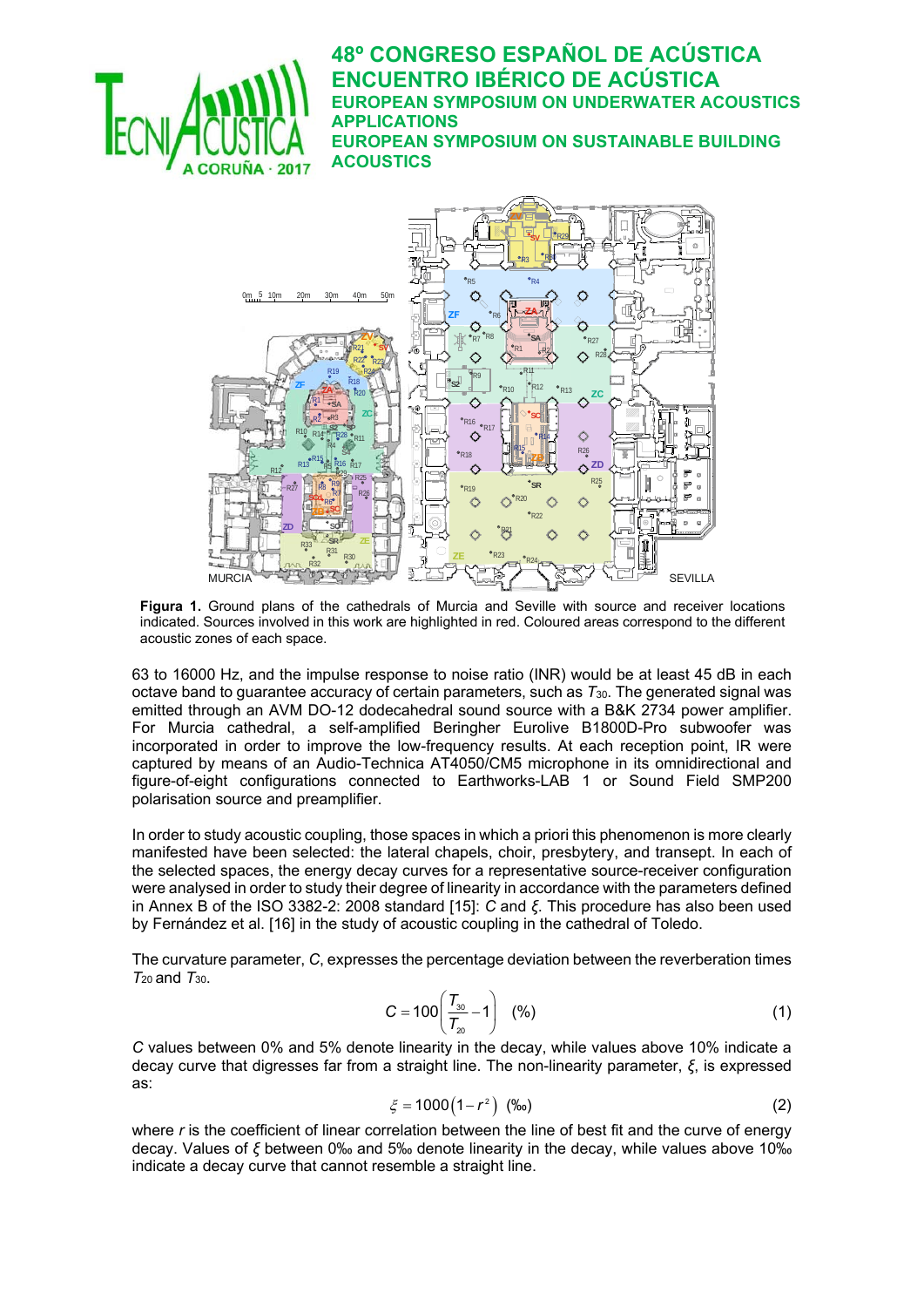The results obtained from parameters *C* and *ξ* allow the determination of whether the decay curve has a degree of elevated linearity, that is to say, either it can be associated to a single straight line, or there are sections with different slopes. Obtaining a non-linear decay curve can be indicative of acoustic coupling, since in this case it approaches several straight lines, associated to the decay curves characteristic of each of the sub-volumes.

In order to investigate the non-linear behaviour of the decay curves, Bayesian analysis [3, 17] represents the most powerful and reliable tool for the detection and quantification of multiple slopes in the IR. In fact, Bayesian analysis allows the exact determination of both the decay constant and the relative amplitude of each of the exponential decays that characterise the space.

In order to ensure the greatest accuracy in the identification of the different slopes, the fully parameterised approach proposed by Xiang et al. [3, 17] was implemented in a MATLAB GUI which facilitates data entry and output of both numerical and graphical results. Although the procedure can be applied to an unlimited number of slopes, only double and triple slopes were investigated for the IR analysed (in the latter case, only in limited circumstances due to the heavy computational load). The Bayesian information criterion (BIC) was used to evaluate the most appropriate model (selection of energy decay orders). This parameter expresses in a first term the degree of the model adjusted to the data minus a second term that represents the penalty for the over-parameterised models, since the over-parameterised models result in a greater value associated with the first term. In order to select the best decay model, that yielding the highest BIC value can be considered as the most concise, since it ensure a good fit to the decay function data without the use of over-parameterised solutions.

## **RESULTS AND DISCUSSION**

The results are now compiled of each analysis of the enclosures studied. In accordance with the typological and architectural similarity, those of the respective choirs are grouped on one side while on the other side are those of the two chapels. In the case of the non-linearity parameter,  $\xi$ , the corresponding values for *T*10, *T*20, and *T*30 have been calculated for different sections of the decay curves. The results corresponding to the range between -5 and -15 dB  $(T_{10})$  are not presented here because they are not significant: their derived non-linearity is better related to the variations of the pattern of first reflections from one receiver to another more than with the possibility of coupling spaces. Since the values are very similar for *T*20 and *T*30 intervals, results corresponding to *T*30 have been selected for presentation. The bands of 0.5 and 1 kHz have been chosen since, for the lower octaves curves, irregularities can appear that are attributable to their isolated eigen-modes rather than to the phenomenon of coupling. Table 1 summarises the results of the non-linearity analysis for the two chapels, and Table 2 presents those corresponding to both choirs.

It can be observed that, in the two chapels, the values of *C* remain within the interval [0%, 5%] and those of  $\zeta_{730}$  within the interval [0‰, 5‰], which denotes linearity in the decays. In both cases, the openings connecting the chapels to the volume of the cathedrals are small and therefore although the energy emitted through these openings excites the reverberant field of the cathedrals, the energy returned from the cathedrals towards the chapels is very limited (about 20 dB below the field of each chapel [8]).

In the case of the choirs, the situations differ. In the case of Seville, all values are higher than 5% (alternatively 5‰), many of which even exceed 10% (or 10‰), which clearly shows the nonlinearity of the decays and therefore the clear possibility of acoustic coupling between the choir and the space of the cathedral [9]. In the case of Murcia, for the initial position of the source (SC in Figure 1), only the values corresponding to R6 (the closest receiver to the source) are greater than 5% (5‰) showing, in principle, a possible slight coupling. Things change substantially when the source is moved within the choir to the SCd position. In such a case, the values for R6 rise above 10% (10‰) and for R7 and R9 some values exceed the limit of 5% (5‰). This might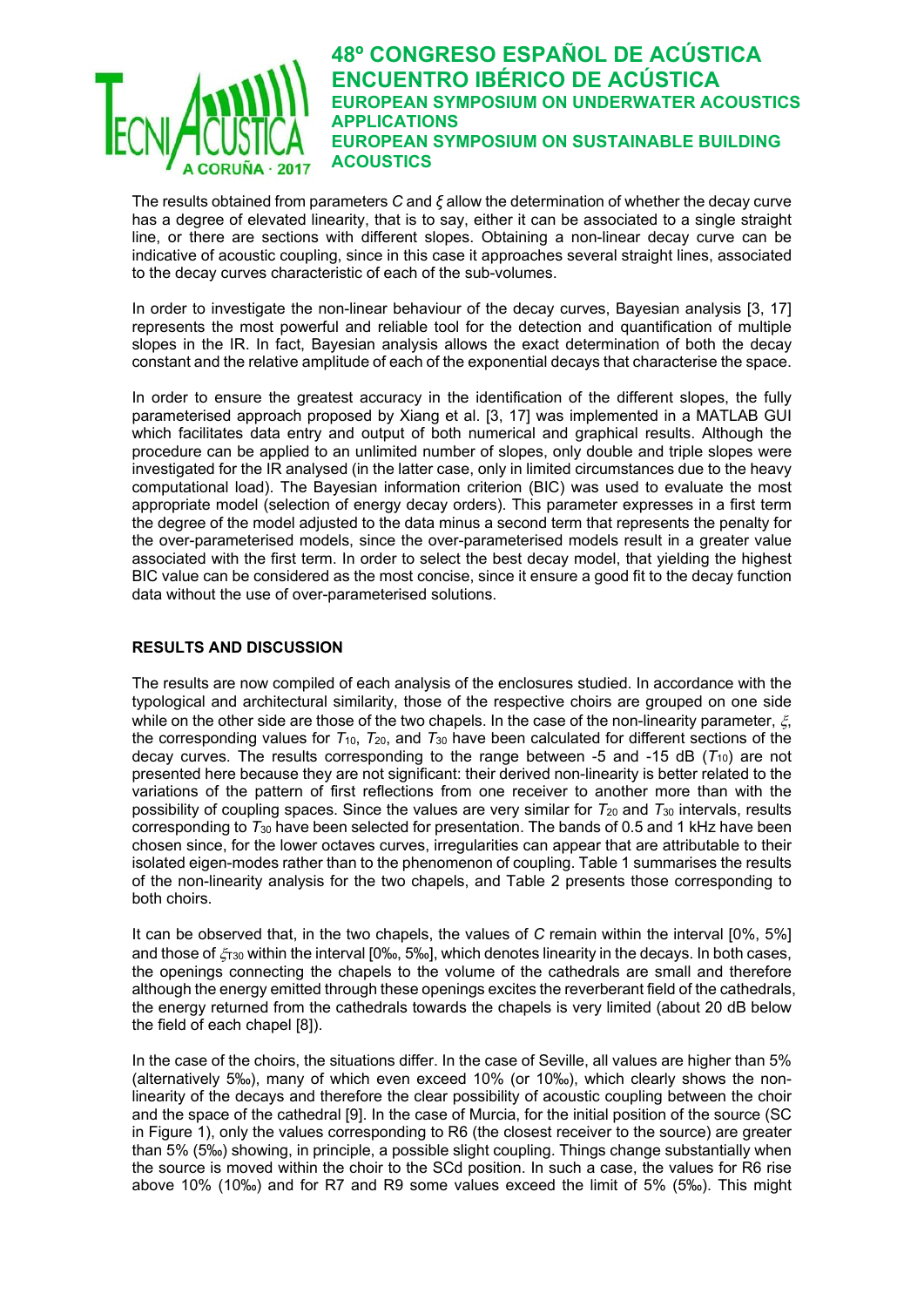

suggest acoustic coupling between the subspace of the choir and the volume of the cathedral. Both in the case of chapels and choirs, the analysis of parameter values for receivers located outside the source space, but in the vicinity of the aperture, reveals no signs of non-linearity in the decays (see Tables 1 and 2).

**Table 1.** Values of C and  $\zeta_{30}$  for the receivers selected in the chapels of the two cathedrals when the source is located inside the chapel (SV). The identifiers of the receivers placed in the same sub-volume as the source are in bold. Results in bold display values greater than 5% and 5‰ for each parameter, respectively.

|             |        |                  |     | Roval Chapel |            | Vélez Chapel    |                 |                 |            |            |            |            |  |  |  |
|-------------|--------|------------------|-----|--------------|------------|-----------------|-----------------|-----------------|------------|------------|------------|------------|--|--|--|
|             | Frea-  | R <sub>3</sub>   | R4  | <b>R29</b>   | <b>R30</b> | R <sub>18</sub> | R <sub>19</sub> | R <sub>20</sub> | <b>R21</b> | <b>R22</b> | <b>R23</b> | <b>R24</b> |  |  |  |
| .C          | 500 Hz | 3.2              | 3.5 | . 4          | 0.0        | 0.8             | ۱. ۱            | 0.5             | 0.0        | 4.1        | 3.1        | 4.1        |  |  |  |
|             | l kHz  | $\overline{1.7}$ | 0.1 | 0.1          | 0.7        | 5.0             | 1.8             | 3.5             | 0.6        | 3.7        | : 0،       | 0.0        |  |  |  |
| $\zeta$ T30 | 500 Hz | 0.0              | 0.0 | 0.0          | 0.0        | 0.0             | 2.0             | 0.0             | 2.0        | 2.0        | 2.0        | 2.0        |  |  |  |
|             | kHz    | 0.0              | 0.0 | 0.0          | 0.0        | 2.0             | 0.0             | 0.0             | 0.0        | 0.0        | 0.0        | 0.0        |  |  |  |

Table 2. Values of C and  $\zeta_{130}$  for the receivers selected in the choir of the two cathedrals when the source is located inside the choir (SC and SCd). The identifiers of the receivers placed in the same sub-volume as the source are in bold. Results in bold display values greater than 5% and 5‰ for each parameter, respectively

| ---------- |               |            |                  |                   |      |                  |                  |                  |                  |                  |     |                       |                    |                    |     |          |                  |
|------------|---------------|------------|------------------|-------------------|------|------------------|------------------|------------------|------------------|------------------|-----|-----------------------|--------------------|--------------------|-----|----------|------------------|
|            | Seville choir |            |                  | Murcia choir (SC) |      |                  |                  |                  |                  |                  |     |                       | Murcia choir (SCd) |                    |     |          |                  |
|            | Freg.         | <b>R14</b> | <b>R15</b>       | R1                | R2   | R6               | R7               | R <sub>8</sub>   |                  |                  |     | <b>R9 R13 R15 R16</b> |                    | R <sub>6</sub>     | R7  | R8       | R <sub>9</sub>   |
| C          | 500 Hz        | 10.2       | 8.9 <sub>1</sub> | 5.2               | 2.01 | 5.2              | 2.7              | $1.8^{\circ}$    | 1.81             | 1.0              | ູ   | 2.2                   |                    | $0.5$ 11.5         |     | ◠        | 5.1              |
|            | 1 kHz         | 22.5       | 14.0             |                   |      | 7.8 I            | 3.5              | 4.9 <sub>1</sub> | 2.6              | 1.9 <sub>1</sub> | 1.5 | 1.3 <sub>l</sub>      |                    | $2.0$   12.8       | 6.6 |          | 6.0              |
|            | 500 Hz        | 8.0        | 6.0              |                   | 2.0  | 2.0 <sub>1</sub> | 2.0 <sub>1</sub> | 2.0              | 2.0 <sub>1</sub> | 0.0              | 0.0 | 0.0                   |                    | $0.01$ <b>10.0</b> | 2 O | $\Omega$ | 2.0              |
| ζτ30       | kHz           | 19.9       | 10.0             |                   | 0.0  | 6.0              | 2.01             | 2.0              |                  |                  | 0.0 | 0.0                   | 0.0                |                    |     |          | 2.0 <sub>1</sub> |

Using a tool implemented in MATLAB in order to attain information of a more detailed nature, we have analysed the decay curves by applying Bayesian methods in order to identify both the various decay constants, if any, and their respective amplitudes. The BIC allows the identification of the best approach to describe each of the decays with the lowest computational cost. Although we have attempted descriptions with three slopes, in all these cases the results have revealed that the application of two slopes provides sufficient approximation [9].

| <b>Table 3.</b> Summary of decay constants, BIC, and ratios of amplitudes resulting from the  |                                           |         |       |       |       |       |  |  |  |  |  |
|-----------------------------------------------------------------------------------------------|-------------------------------------------|---------|-------|-------|-------|-------|--|--|--|--|--|
| application of Bayesian analysis to the combination SC-R15 in the choir of Seville cathedral. |                                           |         |       |       |       |       |  |  |  |  |  |
|                                                                                               | Octave band central frequency [Hz]        |         |       |       |       |       |  |  |  |  |  |
|                                                                                               | 2000<br>4000<br>125<br>250<br>500<br>1000 |         |       |       |       |       |  |  |  |  |  |
| Τ1                                                                                            | 5.54                                      | 5.43    | 4.61  | 3.73  | 2.72  | 1.85  |  |  |  |  |  |
| T2.1                                                                                          | 6.29                                      | 5.94    | 5.56  | 4.86  | 4.02  | 3.11  |  |  |  |  |  |
| T2.2                                                                                          | 3.11                                      | 2.61    | 1.81  | 1.53  | 1.41  | 1.23  |  |  |  |  |  |
| BIC2-BIC1                                                                                     | 6.75                                      | $-0.70$ | 25.95 | 44.41 | 40.68 | 35.86 |  |  |  |  |  |
| 10*log(A2/A1)                                                                                 | 1.97                                      | $-0.49$ | 2.50  | 3.88  | 5.43  | 8.11  |  |  |  |  |  |

In Table 3, the results of the Bayesian analysis are synthesized for the SC-R15 combination of the Seville choir, while in Figure 2, the measured decay curves are compared with those calculated using different models with the tool implemented in MATLAB, for the various octave bands. As can also be observed in the work by Martellotta et al. [9], values of T2,1 are similar to *T*30 averaged over all source-receiver positions of the cathedral, while T2,2 is of the order of EDT measured in the choir.

In Table 4, the same comparison is carried out for SC-R6 and SCd-R6 combinations of the Murcia choir, while in Figure 3, the measured decay curves are compared with those calculated using different models for the same octave bands.

It can be observed that, in this case, the two-slope model provides a good description of the decay curves for all octave bands. In an attempt to identify the significance of the values of T2,1 and T2,2, the situation differs slightly from that which occurred in the choir of the cathedral of Seville.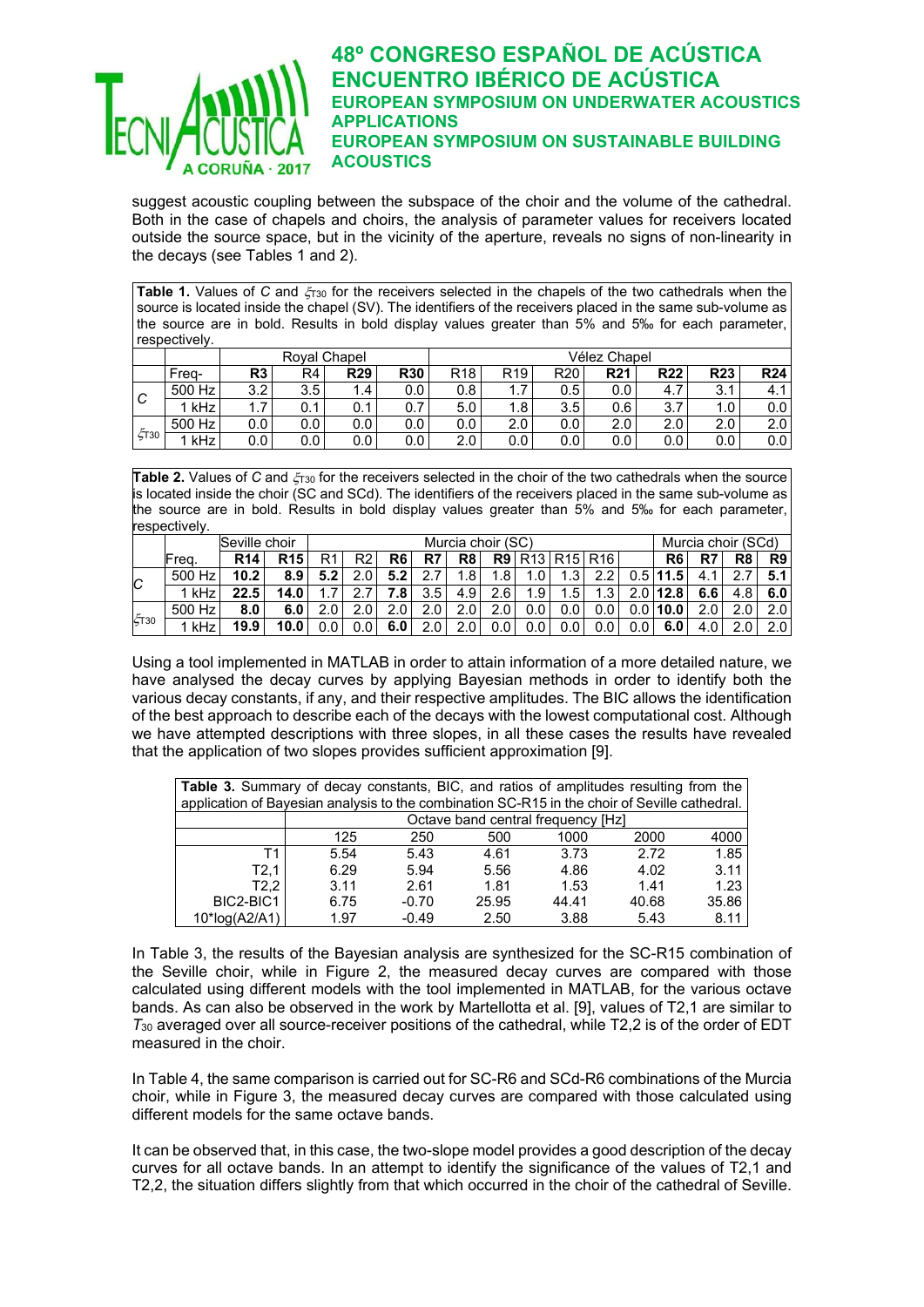

**Figure 2.** Comparison of measured decay curves and those calculated using the different models of decay for the octave bands ranging between 125 and 4000 Hz for source-receiver combination SC-R15 in Seville cathedral.

In fact, the reverberation times measured in the cathedral and in the choir are shown in Figure 4(a) and compared with T2,1 and T2,2. The values of T2,1 are also very similar to the values of  $T_{30}$  averaged for all source-receiver positions of the cathedral. However, those of T2,2 are almost half of those corresponding to the EDT of the choir. Figure 4(b) shows the decay curves measured in the Murcia choir for the SC-R6 combination. It can be seen that their curvature appears in the first part of the decay, which suggests that the non-linearity detected in this case probably has to do with the preponderance of direct sound and first reflections given the smaller dimensions of the choir, more than with a phenomenon of coupling with the volume of the cathedral.

| <b>Table 4.</b> Summary of decay constants, BIC and ratios of amplitudes resulting from the application of |                                           |                                    |         |       |           |       |       |         |       |       |       |       |  |
|------------------------------------------------------------------------------------------------------------|-------------------------------------------|------------------------------------|---------|-------|-----------|-------|-------|---------|-------|-------|-------|-------|--|
| Bayesian analysis to the combination SC-R6 and SCd-R6 in the choir of Murcia cathedral.                    |                                           |                                    |         |       |           |       |       |         |       |       |       |       |  |
|                                                                                                            |                                           | Octave band central frequency [Hz] |         |       |           |       |       |         |       |       |       |       |  |
|                                                                                                            | 125<br>250<br>2000<br>4000<br>500<br>1000 |                                    |         |       |           |       |       |         |       |       |       |       |  |
|                                                                                                            | SC.                                       | SCd                                | SC      | SCd   | <b>SC</b> | SCd   | SC    | SCd     | SC    | SCd   | SC    | SCd   |  |
| Т1                                                                                                         | 3.35                                      | 3.19                               | 4.17    | 3.71  | 4.14      | 3.53  | 3.54  | 3.30    | 2.72  | 2.68  | 1.70  | 1.67  |  |
| T2.1                                                                                                       | 4.01                                      | 3.26                               | 4.37    | 4.6   | 4.37      | 4.35  | 4.12  | 3.70    | 3.52  | 3.47  | 2.49  | 2.45  |  |
| T2.2                                                                                                       | 0.25                                      | 0.06                               | 1.29    | 1.51  | 1.22      | 1.45  | 1.34  | 0.24    | 1.29  | 1.16  | 0.76  | 0.81  |  |
| BIC2-BIC1                                                                                                  | 11.10                                     | $-12.63$                           | $-3.15$ | 15.19 | 2.42      | 28.05 | 19.77 | 1.94    | 42.69 | 15.05 | 26.82 | 19.58 |  |
| $10^*$ log(A <sub>2</sub> /A <sub>1</sub> )                                                                | 1.58                                      | -0.56                              | $-2.65$ | 3.02  | $-2.13$   | 3.12  | 0.65  | $-0.82$ | 3.11  | 2.42  | 4.33  | 4.22  |  |

## **CONCLUSIONS**

Various techniques of analysis have been applied to evaluate the non-linearity of the decay curves in several volumes of the cathedrals of Seville and Murcia in order to ascertain whether this nonlinearity is due to acoustic coupling phenomena. The normalised analysis of the ISO [15] shows that there is no non-linearity in the case of the two chapels that connect with the cathedral space through openings of reduced size in relation to their surfaces. This same conclusion is reached when applying Bayesian techniques for the analysis of decay curves.

In the case of choirs things are very different: in Seville, the coupling is clear, whereby a model with two slopes sufficiently describes the measured curves: the first decay is characterised by a similar value of T2,1 to the  $T_{30}$  of the cathedral and the second by another, T2,2, similar to the value of EDT measured in the choir. The amplitude ratio is approximately 3 dB (see Table 3). In the case of the choir of Murcia, the situation is less clear: the parameters of the cited ISO suggest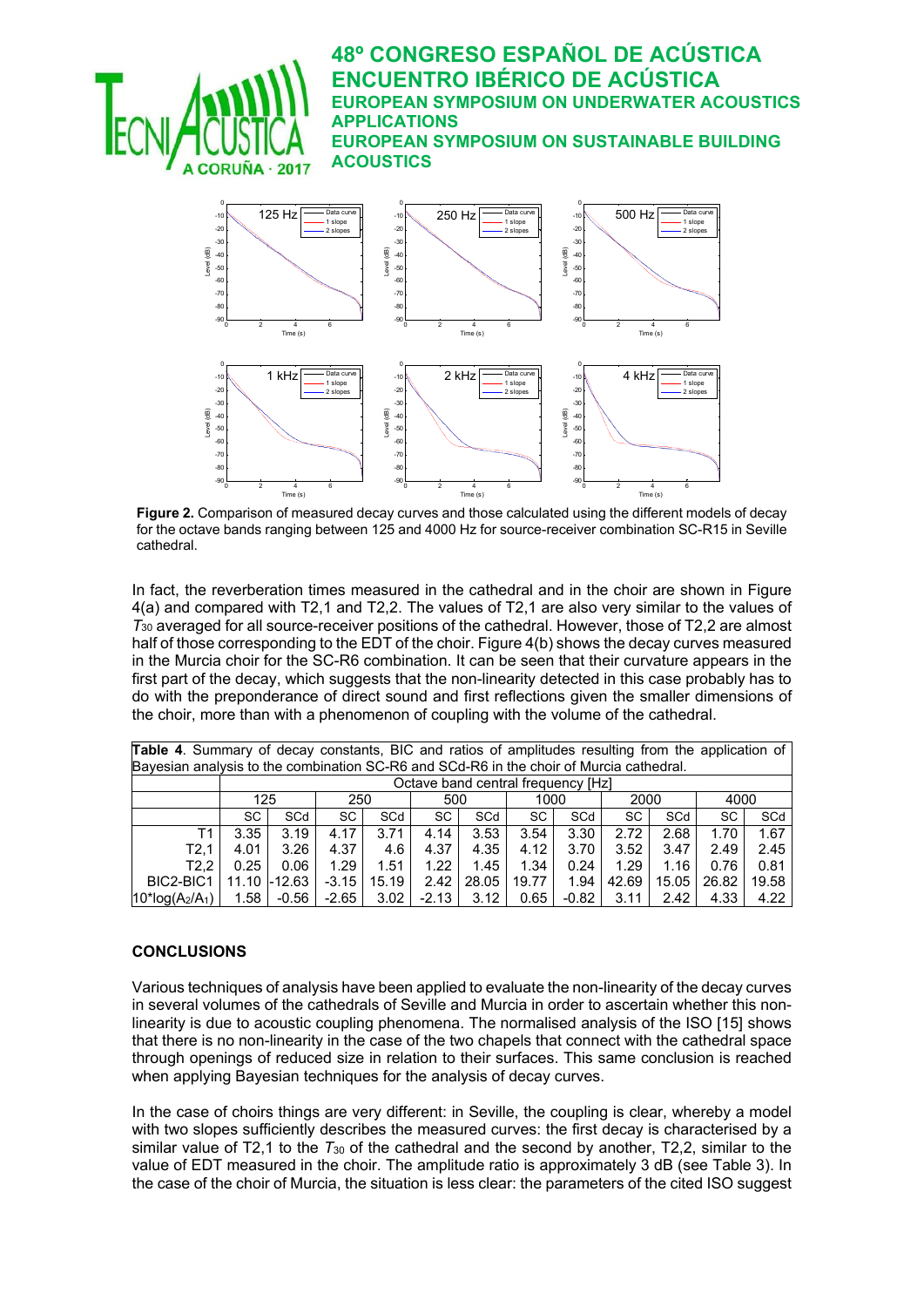

**Figure 3.** Comparison of measured decay curves and those calculated using the different models of extinction for the octave bands ranging between 125 and 4000 Hz for source-receiver combination SC-R6 (a) and SCd-R6 (b) in Murcia cathedral.

non-linearity, and when applying the Bayesian analysis to describe the phenomenon, the two slope models are also more suitable. The first decay is characterised, as in the case of Seville, by the time of reverberation of the cathedral. However, unlike that which occurred in Seville, the second decay in the case of Murcia is not identified with the value of EDT measured in the choir. Rather it suggests a relationship with the prevalence of direct sound and pattern of early reflections caused by the relatively small dimensions of the choir. The acoustic simulation of this cathedral and an appropriate model of the choir could elucidate the influence of direct sound and the pattern of first reflections in this double slope.

## **ACKOWLEDGEMENTS**

The authors wish to thank the deans of the cathedrals for their kind permission to carry out the measurements. This work is funded by ERDF funds and the Spanish Ministry of Economy and Competitiveness (MINECO) with reference BIA2014-56755-P.